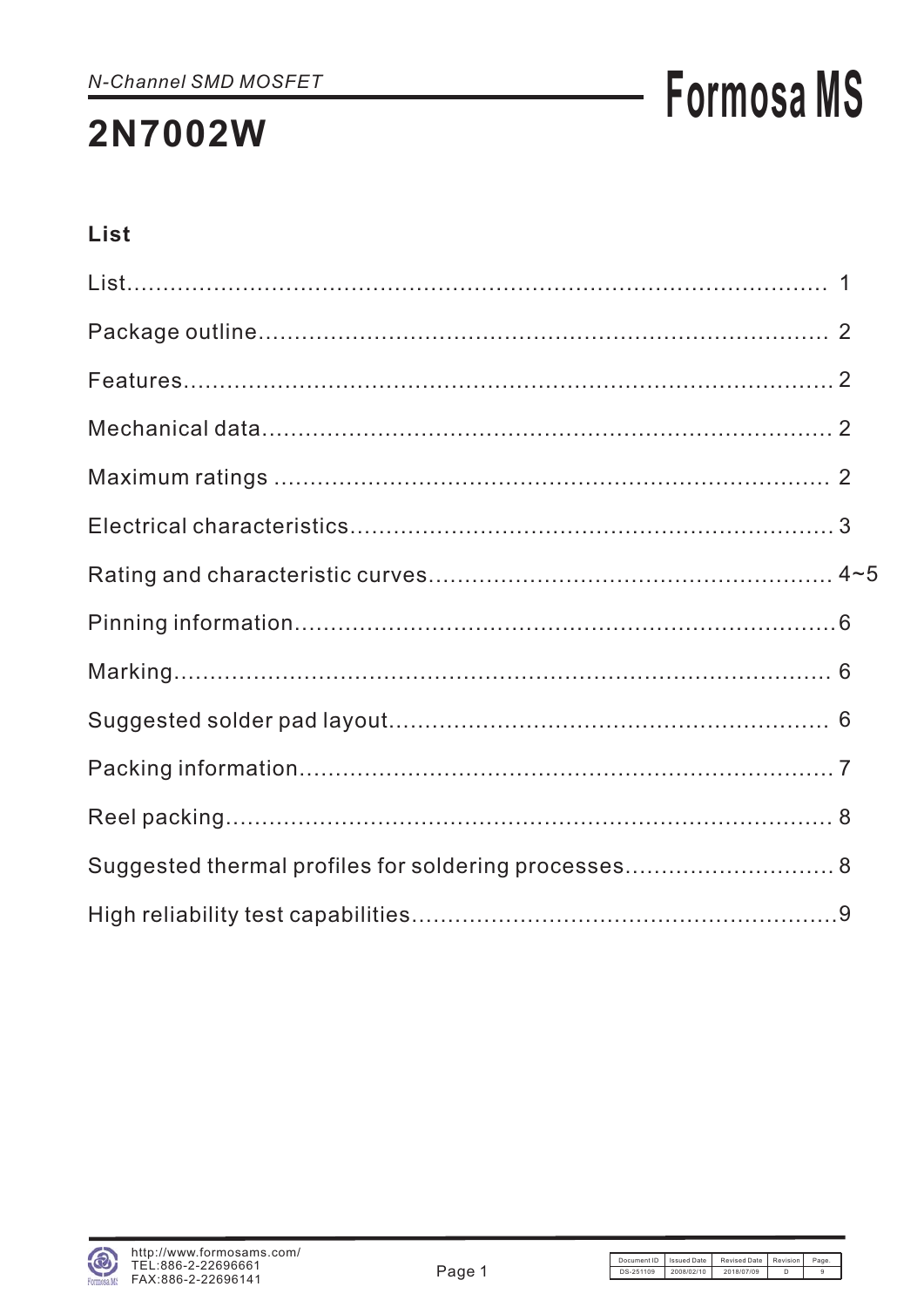# **Formosa MS**

#### **60V N-Channel Enhancement Mode MOSFET**

#### **Features**

- ESD Protected: 1000V
- RDS(on), VGS@10V, IDS@500mA=7.5 Ω
- Rps(on), V  $s$  @5V, I  $ps$  @50 m A = 7.5  $\Omega$
- Advanced trench process technology
- High density cell design for ultra low on-resistance
- Specially designed for battery operated system, solid-state relays drivers, relays, displays, lamps, solenoids, memories, etc
- In compliance with EU RoHS 2011/65/EU directives
- Suffix "-H" indicates Halogen-free part, ex. 2N7002W-H

#### **Mechanical data**

- Epoxy:UL94-V0 rated flame retardant
- Case : Molded plastic, SOT-323
- Terminals : Solder plated, solderable per MIL-STD-750, Method 2026
- Mounting Position : Any
- Weight : Approximated 0.006 gram

#### **Package outline**



#### Maximum ratings (AT T<sub>A</sub>=25°C unless otherwise noted)

| Parameter                                                            | Conditions                                                                       | Symbol         | MIN.  | TYP. | MAX.   | Unit          |
|----------------------------------------------------------------------|----------------------------------------------------------------------------------|----------------|-------|------|--------|---------------|
| Drain-source voltage                                                 |                                                                                  | <b>VDSS</b>    |       |      | 60     | V             |
| Drain-gate voltage (GRS = $1.0 M\Omega$ )                            |                                                                                  | <b>VDGR</b>    |       |      | 60     | V             |
| Drain to current-continue                                            |                                                                                  | ID             |       |      | ±115   | mA            |
| -pulsed                                                              |                                                                                  | <b>IDM</b>     |       |      | ±800   |               |
| Gate to source voltage-continue                                      |                                                                                  | <b>VGS</b>     |       |      | ±20    | $\vee$        |
| -non-repetitive                                                      |                                                                                  | <b>VGSM</b>    |       |      | ±40    |               |
| Total power dissipation                                              |                                                                                  | P <sub>D</sub> |       |      | 200    | mW            |
| Derate above 25°C                                                    |                                                                                  |                |       |      | 1.6    | $mW$ /°C      |
| Operation junction and storage temperature range                     |                                                                                  | TJ, TSTG       | $-55$ |      | $+150$ | $^{\circ}$ C  |
| Junction to ambient thermal resistance                               |                                                                                  | Reja           |       |      | 625    | $\degree$ C/W |
| Single pulse drain-to-source avalanche energy<br>$T_J = 25^{\circ}C$ | $V_{DD} = 50V$ , $V_{GS} = 10V$ , $I_{AS} = 0.8A$ ,<br>L = 30mH, RG = $25\Omega$ | EAS            |       |      | 9.6    | mJ            |
| Maximum lead temperature for soldering<br>purposes                   | 1/8" from case for 10 seconds                                                    | ΤL             |       |      | 300    | $^{\circ}$ C  |

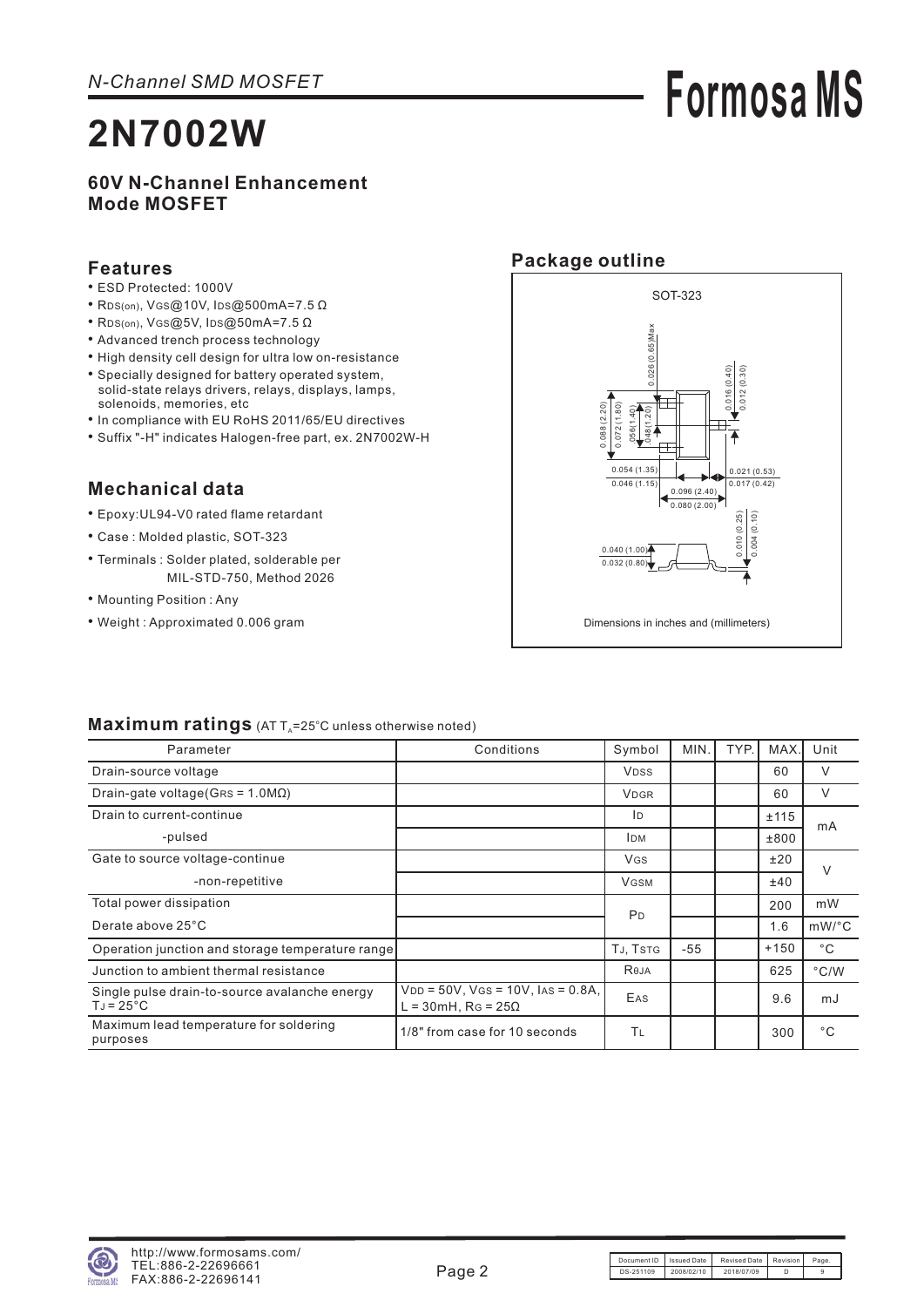## **Formosa MS**

### **2N7002W**

#### Electrical characteristics (AT T<sub>A</sub>=25°C unless otherwise noted)

| Parameter                           | Conditions                                                                                                                                             | Symbol                | MIN. | TYP. | MAX.                       | Unit     |
|-------------------------------------|--------------------------------------------------------------------------------------------------------------------------------------------------------|-----------------------|------|------|----------------------------|----------|
| Drain-source breakdown voltage      | $V$ GS = 0V, Ip = 10µA                                                                                                                                 | V(BR)DSS              | 60   |      |                            | $\vee$   |
| Drain-source leakage current        | $VDS = 60V$ . $VGS = 0V$<br>$VDS = 60V$ , $VGS = 0V$ , $TJ = 125°C$                                                                                    | <b>IDSS</b>           |      |      | 1.0<br>0.5                 | μA<br>mA |
| Gate-source leakage current-forward | $VGSF = 20V$                                                                                                                                           | lgss                  |      |      | 100                        | nA       |
| Gate-source leakage current-reverse | $VGSF = -20V$                                                                                                                                          | <b>IGSS</b>           |      |      | $-100$                     | nA       |
| Gate threshold voltage*             | $VDS = VGS$ , $ID = 250\mu A$                                                                                                                          | VGS(th)               | 1.0  |      | 2.5                        | $\vee$   |
| On-state drain current              | $VDS \geq 20VDS(0n)$ , $VGS = 10V$                                                                                                                     | ID(on)                | 500  |      |                            | mA       |
| Static drain-source on-resistance*  | $V$ GS = 10V. ID = 0.5A<br>VGS = $10V$ , ID = 0.5A, $\tilde{T}$ J = 125 °C<br>VGS = 5.0V, ID = 50mA<br>$V$ GS = 5.0V, ID = 50mA, TJ = 125 $^{\circ}$ C | RDS(on)               |      |      | 7.5<br>13.5<br>7.5<br>13.5 | Ω        |
| Drain-source on-voltage*            | $V$ GS = 10V, ID = 0.5A<br>$V$ GS = 5.0V. ID = 50mA                                                                                                    | VDS(0n)               |      |      | 3.75<br>0.375              | $\vee$   |
| Forward transconductance            | VDS≧2 VDS(ON), ID=200mA*                                                                                                                               | <b>gFS</b>            | 80   |      |                            | ms       |
| Input capacitance                   |                                                                                                                                                        | Ciss                  |      |      | 50                         |          |
| Output capacitance                  | $V_{DS} = 25V$ , $V_{GS} = 0V$ , $f = 1.0 MHz$                                                                                                         | Coss                  |      |      | 25                         | pF       |
| Reverse transfer capacitance        |                                                                                                                                                        | $C$ <sub>rss</sub>    |      |      | 5.0                        |          |
| Turn-on delay time                  | $V_{DD} = 25V$ , $I_D = 500mA$ ,                                                                                                                       | $td($ on $)$          |      | 9    | 15                         |          |
| Turn-off delay time                 | $V_{gen}$ = 10V, RG = 25 $\Omega$ , RL = 50 $\Omega^*$                                                                                                 | td(off)               |      | 21   | 26                         | ns       |
| Diode forward on-voltage            | $Is = 115mA$ , $Vgs = 0V$                                                                                                                              | <b>V<sub>SD</sub></b> |      | 0.93 | 1.2                        | V        |
| Source current continuous           | Body diode                                                                                                                                             | Is                    |      |      | 250                        | mA       |
| Source current pulsed               |                                                                                                                                                        | <b>I</b> SM           |      |      | 800                        | mA       |

\*Pules test : Pules width  $\leq 300 \mu s$ , duty cycle  $\leq 2\%$ 

**Switching Test Circuit**





**1mA RG VGS**  $V_{DD}$ **RL D G S**

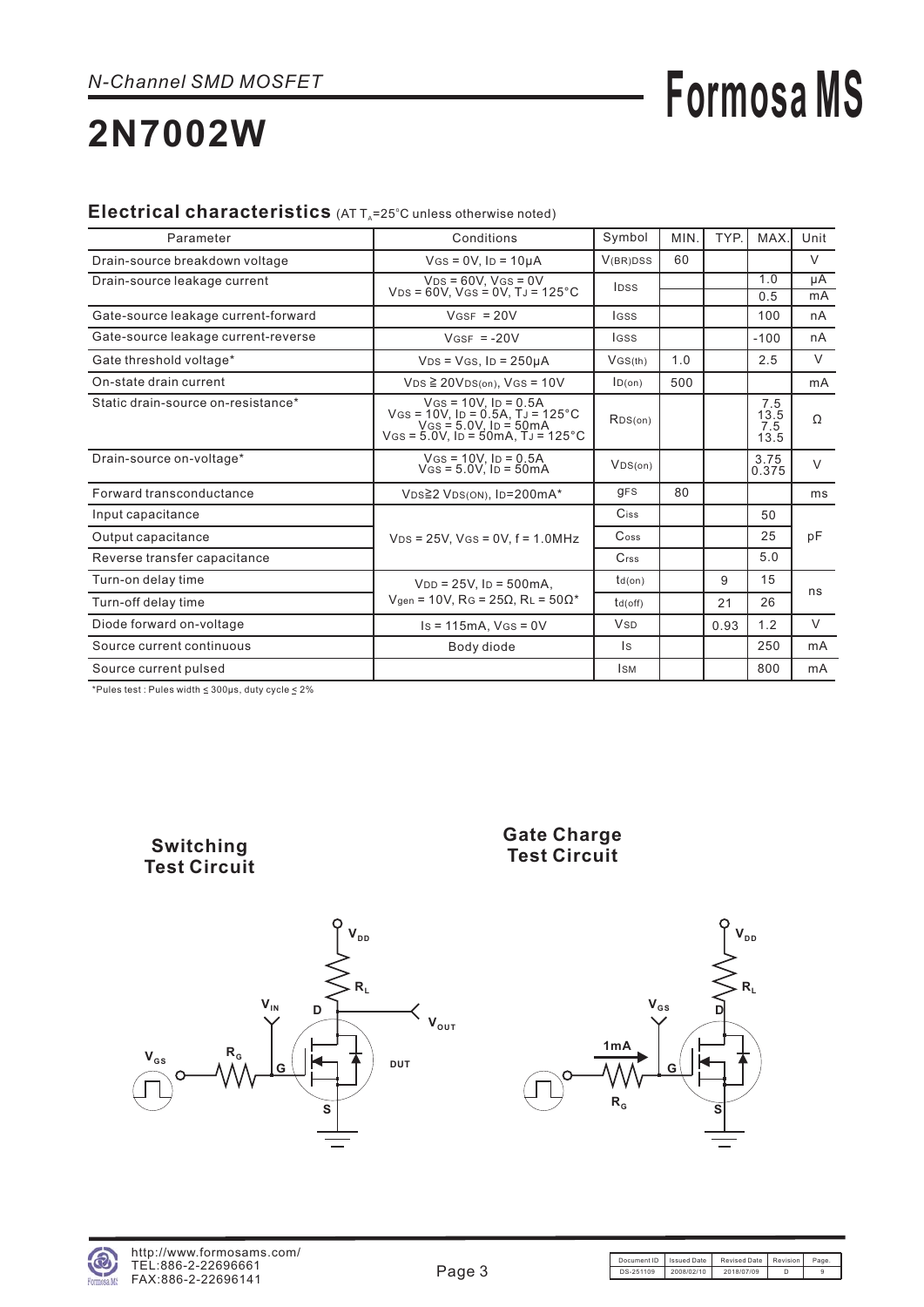

#### **Rating and characteristic curves (2N7002W)**



#### FIG.5 ON RESISTANCE VS JUNCTION TEMPERATURE





#### FIG.1 TYPICAL FORWARD CHARACTERISTIC FIG.2 TRANSFER CHARACTERISTIC



01234 6

5

GATE TO SOURCE VOLTAGE, (V)



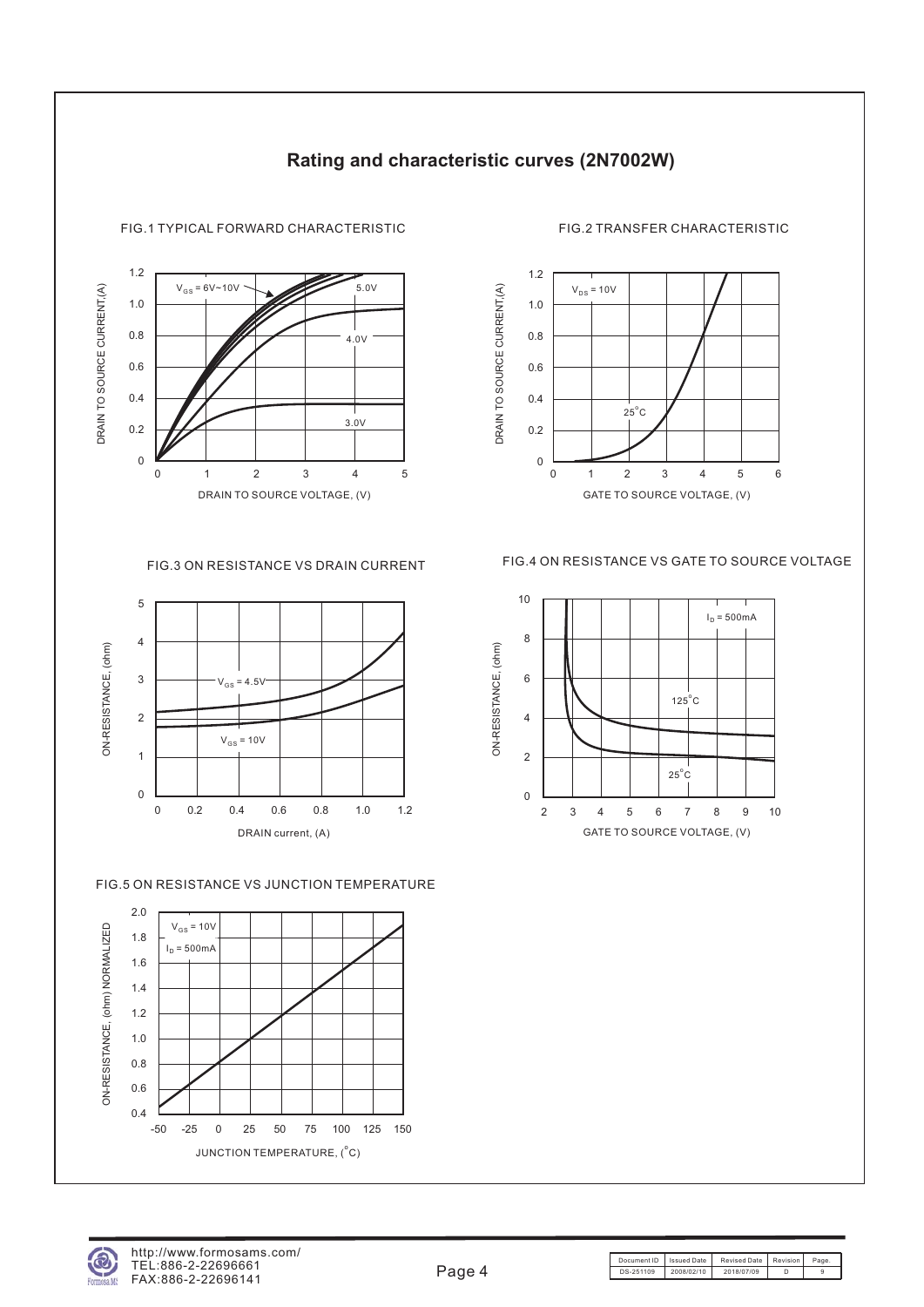

#### **Rating and characteristic curves (2N7002W)**

GATE TO SOURCE VOLTAGE,(V)

GATE TO SOURCE VOLTAGE, (V)

0 0.2 0.4 0.6 0.8 1.0 10 8 2 4 6 0 GATE CHARGE, (nC) I<sub>D</sub> = 500mA  $V_{DS} = 15V$ 



FIG.10 SOURCE-DRAIN DIODE FORWARD VOLTAGE



FIG.8 THRESHOLD VOLTAGE VS TEMPERATURE FIG.9 BREAKDOWN VOLTAGE VS JUNCTION TEMPERATURE





Document ID | Issued Date | Revised Date | Revision | Page DS-251109 2008/02/10 2018/07/09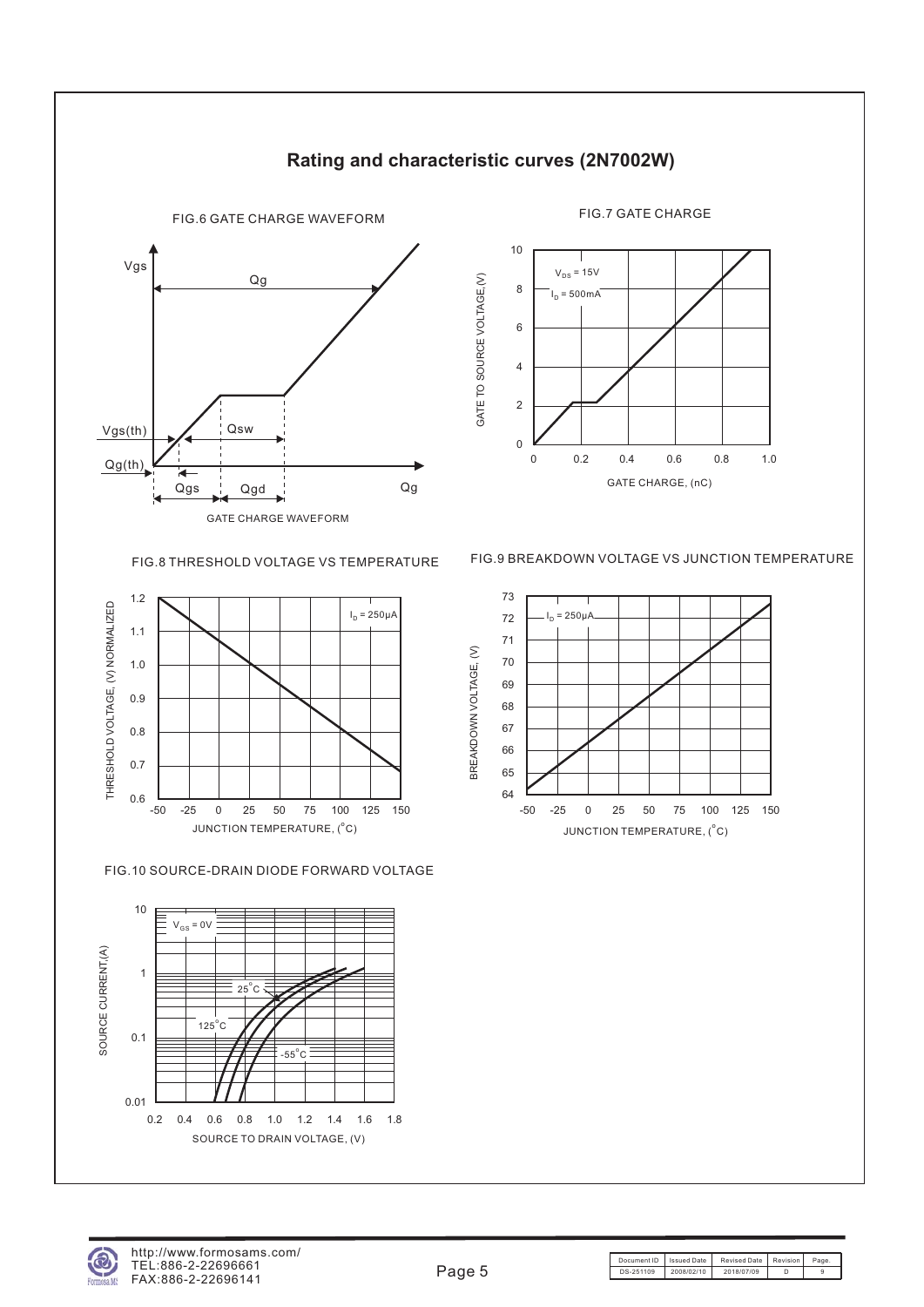#### **Pinning information**



#### **Marking**

| Type number | Marking code |
|-------------|--------------|
| 2N7002W     | 72.E72       |

#### **Suggested solder pad layout**





Dimensions in inches and (millimeters)

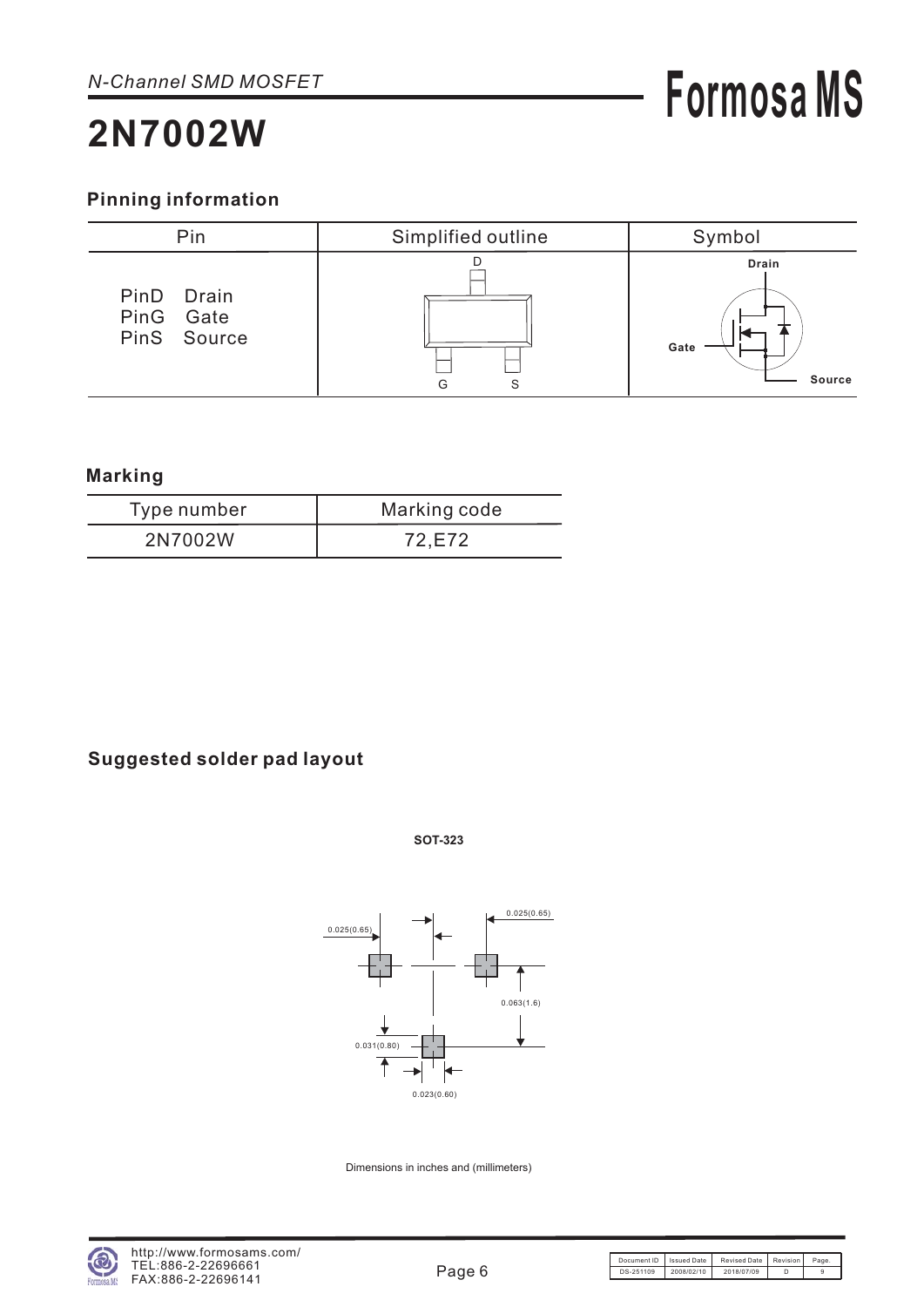# **Formosa MS**

### **2N7002W**

#### **Packing information**





W<sub>1</sub>

D

|                           |                |           | unit:mm |
|---------------------------|----------------|-----------|---------|
| Item                      | Symbol         | Tolerance | SOT-323 |
| Carrier width             | A              | 0.1       | 1.47    |
| Carrier length            | B              | 0.1       | 2.95    |
| Carrier depth             | C              | 0.1       | 1.15    |
| Sprocket hole             | d              | 0.1       | 1.50    |
| 13" Reel outside diameter | D              | 2.0       |         |
| 13" Reel inner diameter   | D <sub>1</sub> | min       |         |
| 7" Reel outside diameter  | D              | 2.0       | 178.00  |
| 7" Reel inner diameter    | D <sub>1</sub> | min       | 62.00   |
| Feed hole diameter        | D <sub>2</sub> | 0.5       | 13.00   |
| Sprocket hole position    | E              | 0.1       | 1.75    |
| Punch hole position       | F              | 0.1       | 3.50    |
| Punch hole pitch          | P              | 0.1       | 4.00    |
| Sprocket hole pitch       | Po             | 0.1       | 4.00    |
| <b>Embossment center</b>  | P <sub>1</sub> | 0.1       | 2.00    |
| Overall tape thickness    | T              | 0.1       | 0.23    |
| Tape width                | W              | 0.3       | 8.00    |
| Reel width                | W <sub>1</sub> | 1.0       | 11.40   |

Note:Devices are packed in accor dance with EIA standar RS-481-A and specifications listed above.

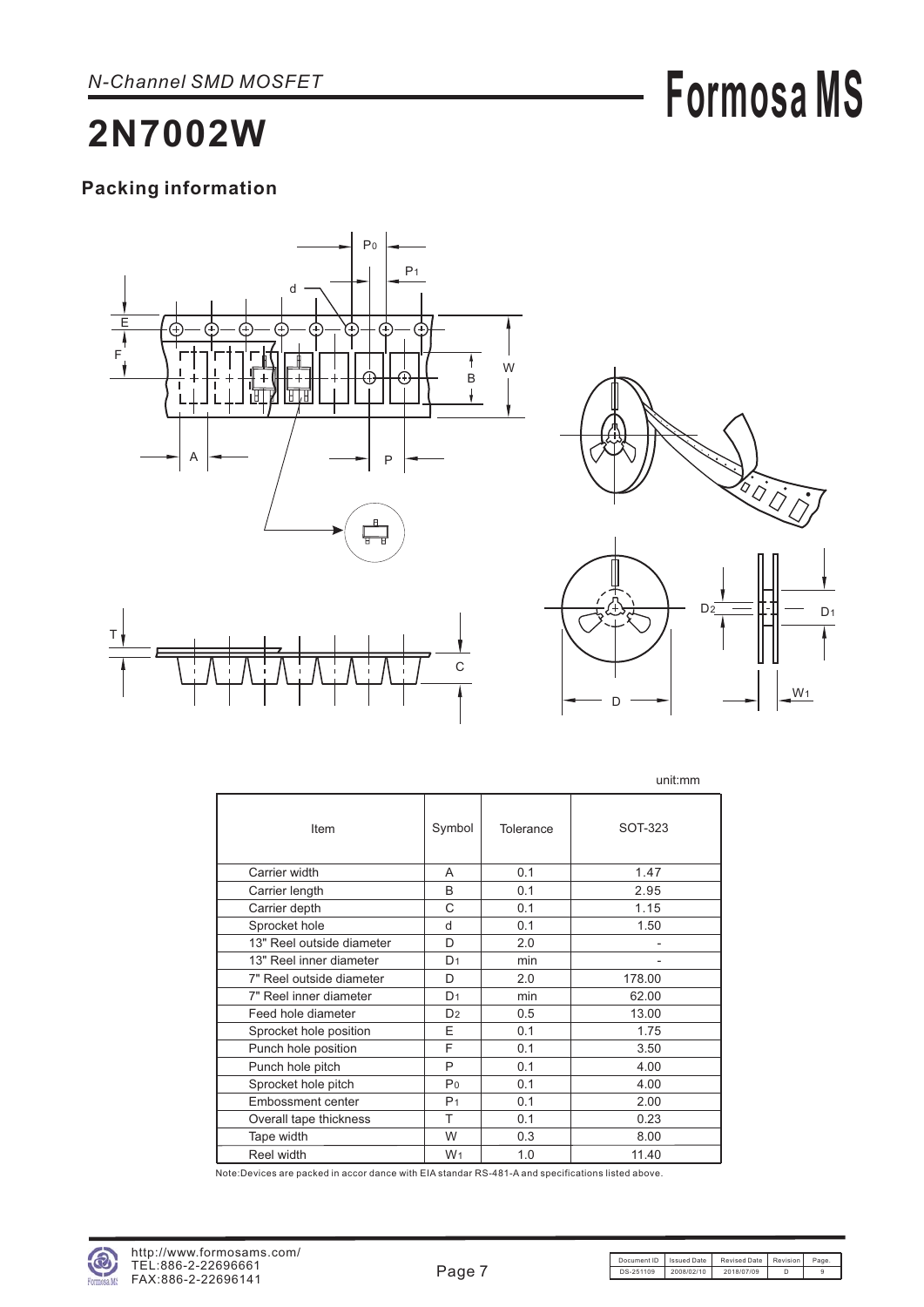## **Formosa MS**

#### **Reel packing**

| PACKAGE | <b>REEL SIZE</b> | <b>REEL</b><br>(pcs) | COMPONENT<br><b>SPACING</b><br>(m/m) | <b>BOX</b><br>pcs) | <b>INNER</b><br><b>BOX</b><br>(m/m) | REEL<br>DIA.<br>(m/m) | CARTON<br>SIZE<br>(m/m) | CARTON<br>(pcs) | APPROX.<br><b>GROSS WEIGHT</b><br>(kg) |
|---------|------------------|----------------------|--------------------------------------|--------------------|-------------------------------------|-----------------------|-------------------------|-----------------|----------------------------------------|
| SOT-323 | 70               | 3.000                | 4.0                                  | 30.000             | l 183*123*183 l                     | 178                   | 382*257*387             | 240,000         | 9.5                                    |

#### **Suggested thermal profiles for soldering processes**

1.Storage environment: Temperature=5°C~40°C Humidity=55%±25%



3.Reflow soldering

| <b>Profile Feature</b>                                                                      | <b>Soldering Condition</b>                           |
|---------------------------------------------------------------------------------------------|------------------------------------------------------|
| Average ramp-up rate $(TL$ to $TP)$                                                         | $<$ 3 $°C/sec$                                       |
| Preheat<br>-Temperature Min(Tsmin)<br>-Temperature Max(Tsmax)<br>-Time(min to max)( $t_s$ ) | $150^{\circ}$ C<br>$200^{\circ}$ C<br>$60 - 120$ sec |
| Tsmax to $T_L$<br>-Ramp-upRate                                                              | $<$ 3 $°C/sec$                                       |
| Time maintained above:<br>-Temperature(TL)<br>-Time(t∟)                                     | $217^{\circ}$ C<br>$60 - 260$ sec                    |
| Peak Temperature(T <sub>P</sub> )                                                           | $255^{\circ}$ C-0/+5 $^{\circ}$ C                    |
| Time within $5^{\circ}$ C of actual Peak<br>Temperature(tP)                                 | $10 - 30$ sec                                        |
| Ramp-down Rate                                                                              | <6°C/sec                                             |
| Time 25°C to Peak Temperature                                                               | <6minutes                                            |
|                                                                                             |                                                      |